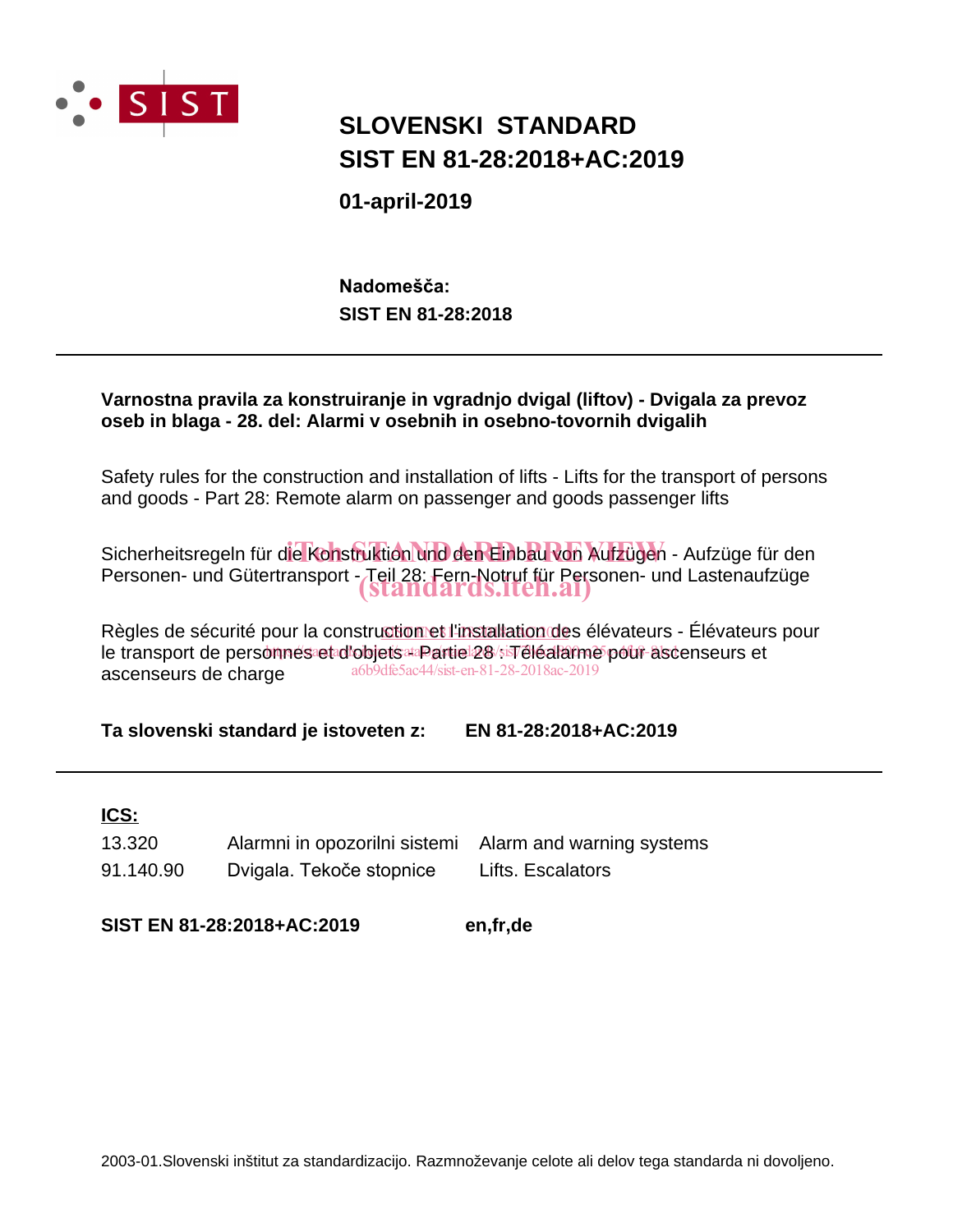# iTeh STANDARD PREVIEW (standards.iteh.ai)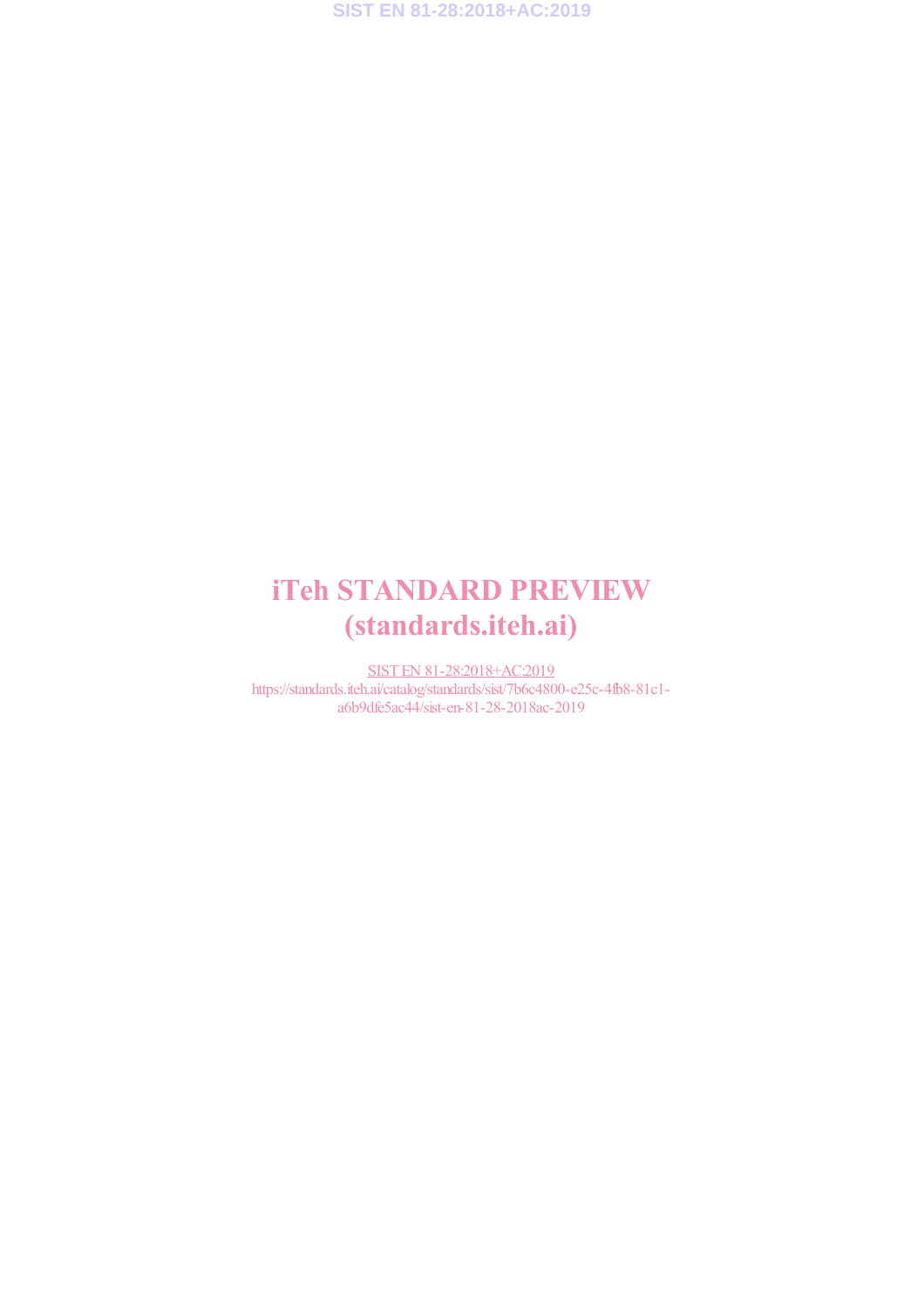# EUROPEAN STANDARD NORME EUROPÉENNE EUROPÄISCHE NORM

# **EN 81-28:2018+AC**

January 2019

ICS 13.320; 91.140.90 Supersedes EN 81-28:2018

English Version

## Safety rules for the construction and installation of lifts - Lifts for the transport of persons and goods - Part 28: Remote alarm on passenger and goods passenger lifts

Règles de sécurité pour la construction et l'installation des élévateurs - Élévateurs pour le transport de personnes et d'objets - Partie 28 : Téléalarme pour ascenseurs et ascenseurs de charge

Sicherheitsregeln für die Konstruktion und den Einbau von Aufzügen - Aufzüge für den Personen- und Gütertransport - Teil 28: Fern-Notruf für Personenund Lastenaufzüge

This European Standard was approved by CEN on 15 February 2018 and includes the Corrigendum issued by CEN on 23 January 2019.

CEN members are bound to comply with the CEN/CENELEC Internal Regulations which stipulate the conditions for giving this European Standard the status of a national standard without any alteration. Up-to-date lists and bibliographical references European Standard the status of a national standard without any alteration. Up-to-date lists and bibliographical references<br>concerning such national standards may be obtained on application to the CEN-CENELEC Management Ce member.

## (standards.iteh.ai)

This European Standard exists in three official versions (English, French, German). A version in any other language made by translation under the responsibility of a CEN member into its own language and notified to the CEN-CENELEC Management<br>Centre has the same status as the official versions N 81-28:2018+AC:2019 Centre has the same status as the official versions. .ai/catalog/standards/sist/7b6c4800-e25c-4fb8-81c1-

CEN members are the national standards bodies of Austria, Belgium, Bulgaria, Groatia, Cyprus, Czech Republic, Denmark, Estonia, Finland, Former Yugoslav Republic of Macedonia, France, Germany, Greece, Hungary, Iceland, Ireland, Italy, Latvia, Lithuania, Luxembourg, Malta, Netherlands, Norway, Poland, Portugal, Romania, Serbia, Slovakia, Slovenia, Spain, Sweden, Switzerland, Turkey and United Kingdom.



EUROPEAN COMMITTEE FOR STANDARDIZATION COMITÉ EUROPÉEN DE NORMALISATION EUROPÄISCHES KOMITEE FÜR NORMUNG

**CEN-CENELEC Management Centre: Rue de la Science 23, B-1040 Brussels**

Ref. No. EN 81-28:2018+AC:2019 E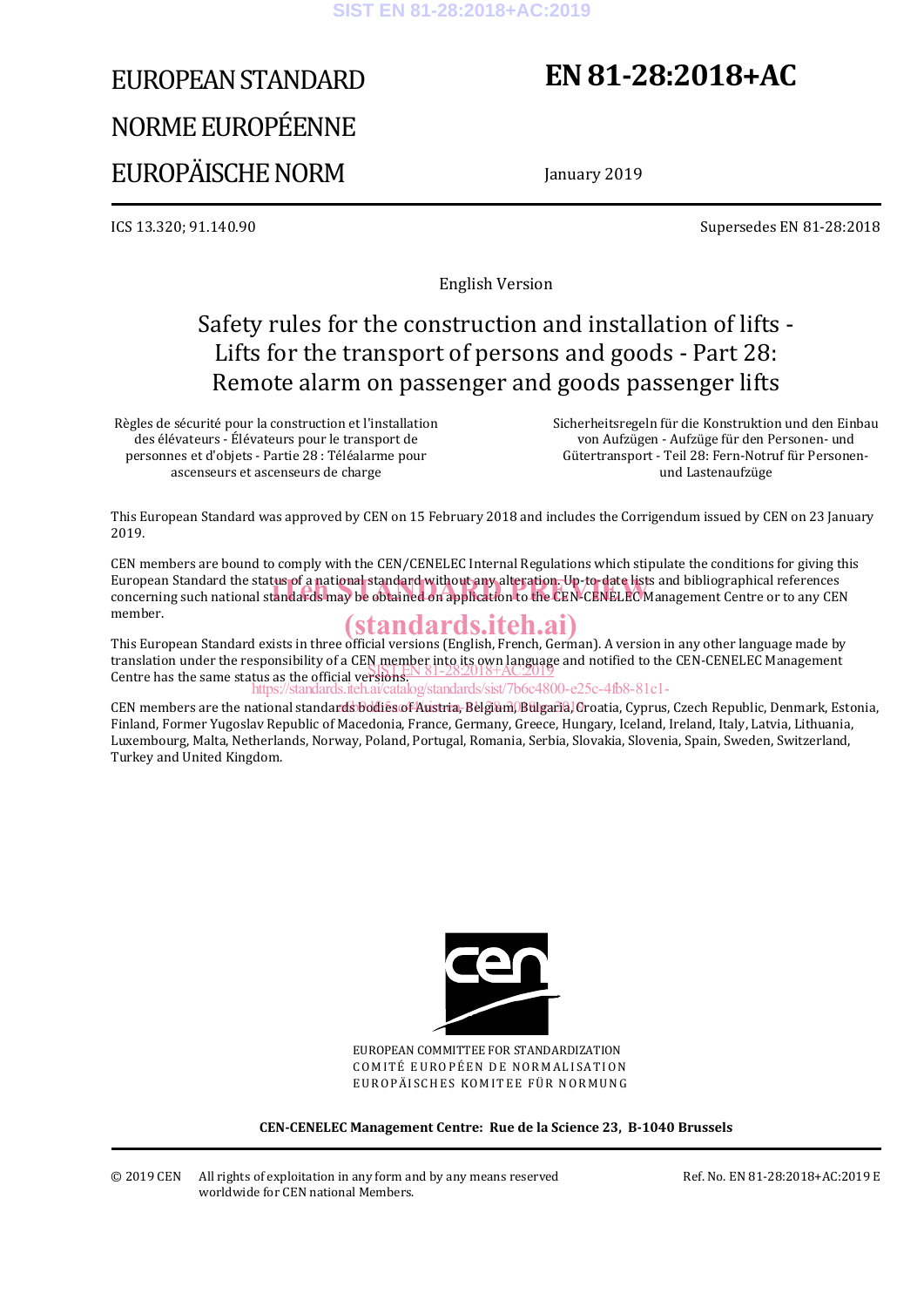#### SIST EN 81-28:2018+AC:2019

## EN 81-28:2018+AC:2019 (E)

## **Contents**

| 1                       |                                                                                                                                                                                                                                         |  |  |
|-------------------------|-----------------------------------------------------------------------------------------------------------------------------------------------------------------------------------------------------------------------------------------|--|--|
| $\overline{2}$          |                                                                                                                                                                                                                                         |  |  |
| 3                       |                                                                                                                                                                                                                                         |  |  |
| $\overline{\mathbf{4}}$ |                                                                                                                                                                                                                                         |  |  |
| 4.1                     |                                                                                                                                                                                                                                         |  |  |
| 4.1.1                   |                                                                                                                                                                                                                                         |  |  |
| 4.1.2                   |                                                                                                                                                                                                                                         |  |  |
| 4.1.3                   |                                                                                                                                                                                                                                         |  |  |
| 4.1.4                   |                                                                                                                                                                                                                                         |  |  |
| 4.1.5                   |                                                                                                                                                                                                                                         |  |  |
| 4.1.6                   |                                                                                                                                                                                                                                         |  |  |
| 4.1.7                   |                                                                                                                                                                                                                                         |  |  |
| 4.1.8                   |                                                                                                                                                                                                                                         |  |  |
| 4.2                     | Technical characteristics <b>and ards:itch:ai) Characteristics</b> 11 Availability / reliability <b>and architecture in the set of the set of the set of the set of the set of the set of the set of the set of the set of the set </b> |  |  |
| 4.2.1                   |                                                                                                                                                                                                                                         |  |  |
| 4.2.2                   |                                                                                                                                                                                                                                         |  |  |
| 4.2.3                   |                                                                                                                                                                                                                                         |  |  |
| 4.2.4                   |                                                                                                                                                                                                                                         |  |  |
| 4.2.5                   |                                                                                                                                                                                                                                         |  |  |
|                         |                                                                                                                                                                                                                                         |  |  |
| 5<br>5.1                |                                                                                                                                                                                                                                         |  |  |
|                         |                                                                                                                                                                                                                                         |  |  |
| 5.2                     |                                                                                                                                                                                                                                         |  |  |
| 5.3                     | Information to be provided by the owner of the installation to the rescue service  12                                                                                                                                                   |  |  |
| 6                       |                                                                                                                                                                                                                                         |  |  |
| 6.1                     |                                                                                                                                                                                                                                         |  |  |
| 6.2                     |                                                                                                                                                                                                                                         |  |  |
| 6.3                     |                                                                                                                                                                                                                                         |  |  |
| 6.3.1                   |                                                                                                                                                                                                                                         |  |  |
| 6.3.2                   |                                                                                                                                                                                                                                         |  |  |
| 6.3.3                   |                                                                                                                                                                                                                                         |  |  |
| 6.3.4                   |                                                                                                                                                                                                                                         |  |  |
| 6.3.5                   |                                                                                                                                                                                                                                         |  |  |
| 6.3.6                   |                                                                                                                                                                                                                                         |  |  |
| 7                       |                                                                                                                                                                                                                                         |  |  |
|                         | Annex A (normative) Typical 2-way communication between lift(s) and rescue service 17                                                                                                                                                   |  |  |
|                         |                                                                                                                                                                                                                                         |  |  |
| B.1                     |                                                                                                                                                                                                                                         |  |  |
| B.2                     |                                                                                                                                                                                                                                         |  |  |
| B.3                     |                                                                                                                                                                                                                                         |  |  |
| B.4                     |                                                                                                                                                                                                                                         |  |  |
| B.5                     |                                                                                                                                                                                                                                         |  |  |
|                         |                                                                                                                                                                                                                                         |  |  |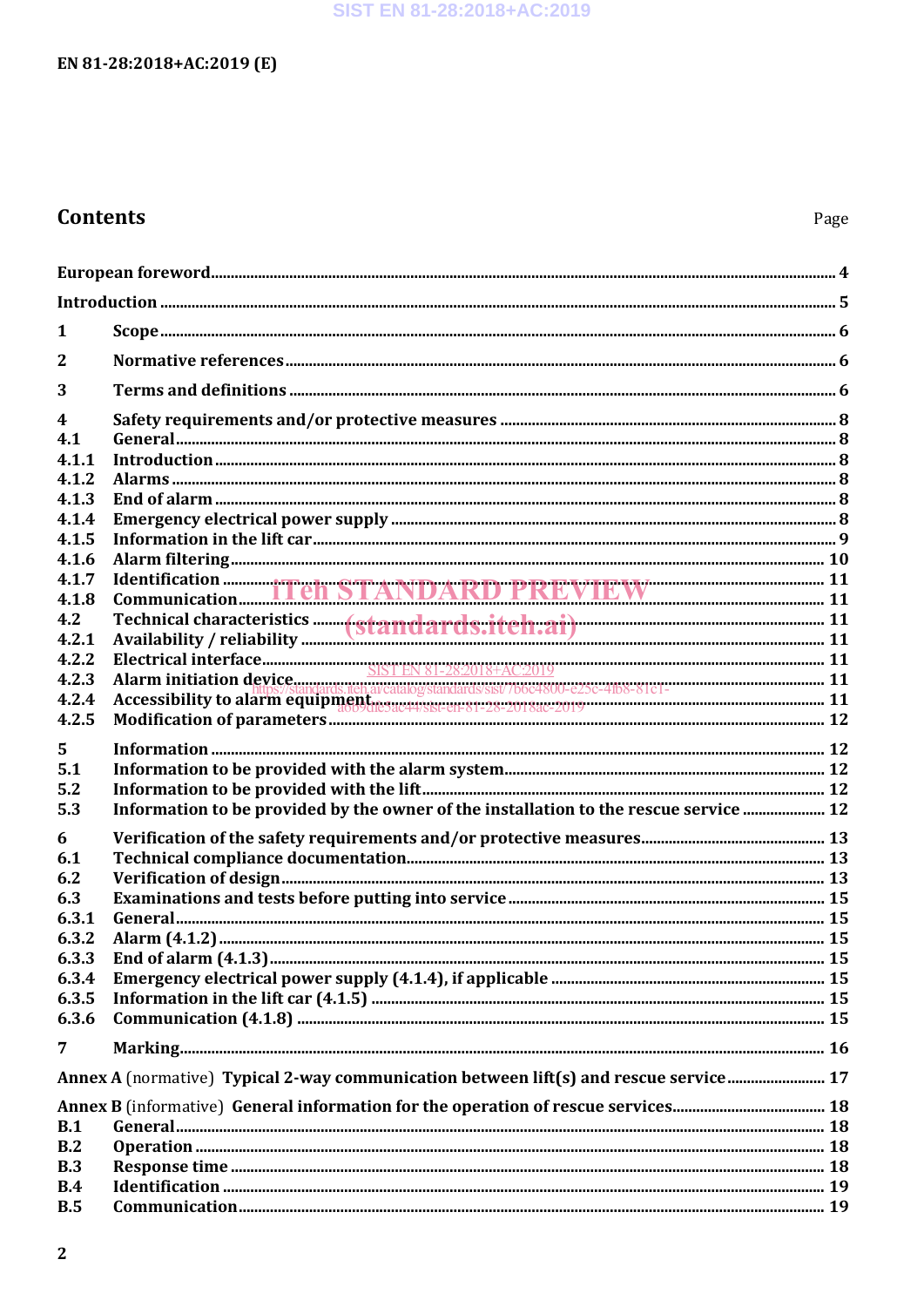#### **EN 81-28:2018+AC:2019 (E)**

| B.7                                                                                  |  |  |
|--------------------------------------------------------------------------------------|--|--|
|                                                                                      |  |  |
| Annex ZA (informative) Relationship between this European Standard and the essential |  |  |
|                                                                                      |  |  |

# iTeh STANDARD PREVIEW (standards.iteh.ai)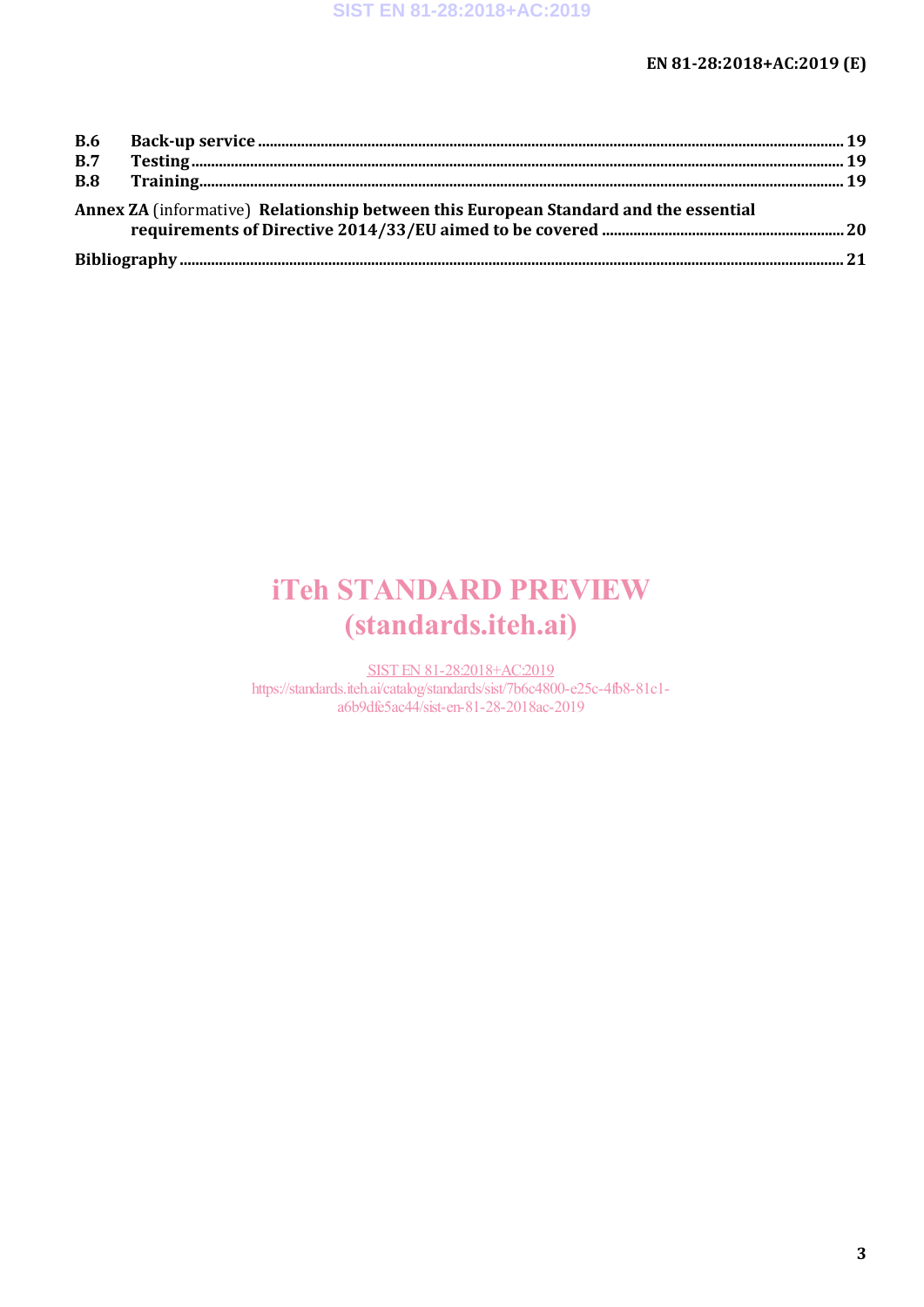## **European foreword**

This document (EN 81-28:2018+AC:2019) has been prepared by Technical Committee CEN/TC 10, "Lifts, escalators and moving walks", the secretariat of which is held by AFNOR.

This European Standard shall be given the status of a national standard, either by publication of an identical text or by endorsement, at the latest by November 2018 and conflicting national standards shall be withdrawn at the latest by  $AC$  May 2020  $AC$ .

Attention is drawn to the possibility that some of the elements of this document may be the subject of patent rights. CEN shall not be held responsible for identifying any or all such patent rights.

This document supersedes EN 81-28:2003.

This document includes Corrigendum 1 issued by CEN on 23 January 2019 to correct the date of withdrawal in the European foreword.

The start and finish of text introduced or altered by corrigendum is indicated in the text by tags  $\mathbb{AC}$ .

This document has been prepared under a mandate given to CEN by the European Commission and the European Free Trade Association, and supports essential requirements of EU Directive(s).

For relationship with EU Directive(s), see informative Annex ZA, which is an integral part of this document. Teh STANDARD PREVIE

The following changes have been implemented in this new edition: (standards.iteh.ai)

- a) the general update of the standard to delete references to EN81-b and EN81-2 and replace them with references to EN 81-20;  $\text{EN} \, 81.283018 + \text{AC}$ a6b9dfe5ac44/sist-en-81-28-2018ac-2019
- b) the indication of the status of any battery used for alarm operation and its correct charging;
- c) the sound levels for the alarm system and their range of adjustment;
- d) the indication, at the lift car, of failure of the alarm system to be able to communicate with the rescue service.

This document is part of the EN 81 series of standards *Safety rules for the construction and installation of lifts*.

According to the CEN-CENELEC Internal Regulations, the national standards organizations of the following countries are bound to implement this European Standard: Austria, Belgium, Bulgaria, Croatia, Cyprus, Czech Republic, Denmark, Estonia, Finland, Former Yugoslav Republic of Macedonia, France, Germany, Greece, Hungary, Iceland, Ireland, Italy, Latvia, Lithuania, Luxembourg, Malta, Netherlands, Norway, Poland, Portugal, Romania, Serbia, Slovakia, Slovenia, Spain, Sweden, Switzerland, Turkey and the United Kingdom.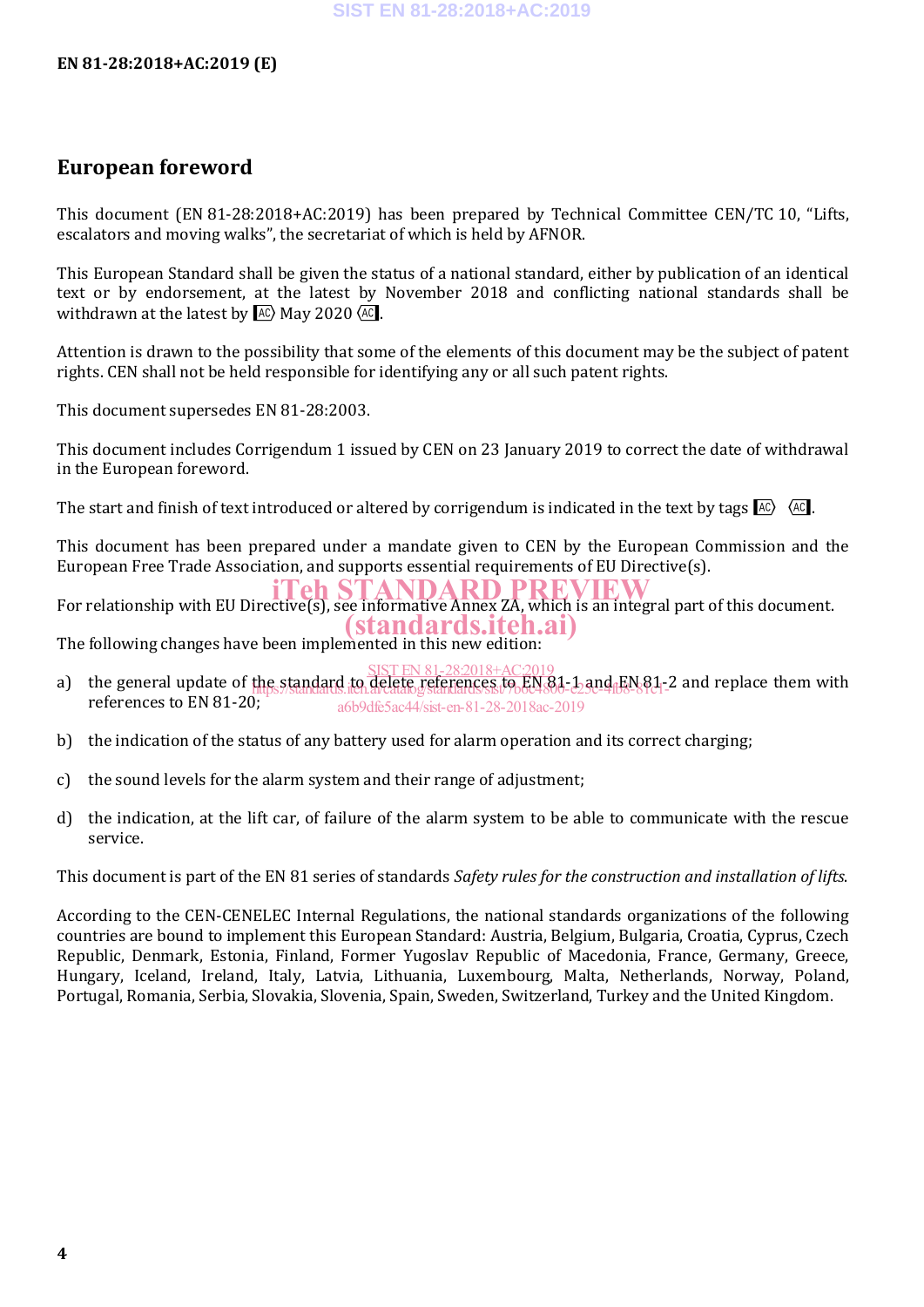## **Introduction**

This European Standard is a type C standard as stated in EN ISO 12100. This standard has been prepared to be a harmonized standard to provide one means of conforming to the essential safety requirements of the Lift Directive.

The machinery concerned and the extent to which hazards, hazardous situations and events are covered are indicated in the scope of the standard.

When provisions of this type C standard are different from those which are stated in type A or B standards, the provisions of this type C standard take precedence over the provisions of the other standards for lifts that have been designed and built according to the provisions of this type C standard.

While drafting this standard it was assumed that:

- 1) the communication network (see Annex A) does not fail including mobile network signal strength or similar;
- 2) the power supply network failure does not occur so that all the lifts in a geographical area do not create entrapment simultaneously;
- 3) this standard is used in conjunction with the corresponding standards of the EN 81 series.

This European Standard also provides general information about the service provided by a rescue organization.

## (standards.iteh.ai)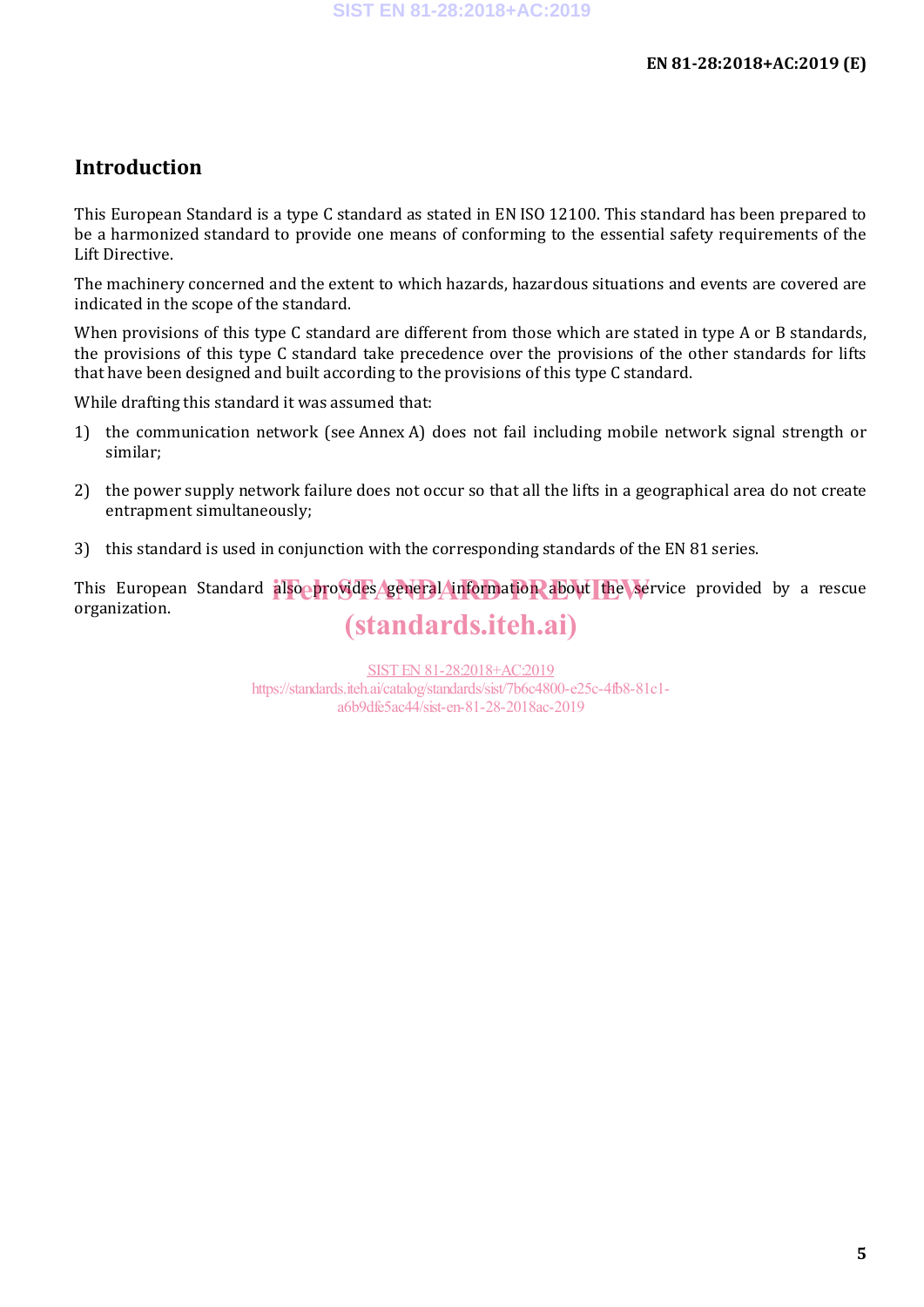#### **EN 81-28:2018+AC:2019 (E)**

#### **1 Scope**

This European Standard applies to alarm systems for all types of passenger and goods passenger lifts, in particular those covered in the EN 81 series.

This European Standard also deals with the minimum information to be provided as part of the instruction manual related to maintenance and the rescue service.

This European Standard deals with the following significant hazard relevant to lifts when they are used as intended and under the conditions foreseen by the installer/manufacturer:

entrapment of users due to the lift not working properly.

This European Standard is not applicable to alarm systems intended to be used to call for help in other cases, e.g. heart attack, seeking information.

This European Standard is applicable to alarm systems used for lifts manufactured and installed after the date of publication by CEN of this standard. However, this European Standard can be taken into account when applied to existing lifts.

EN 81-70 gives additional requirements for persons with disabilities (e.g. inductive loop, alarm button).

### **2 Normative references**

The following documents are referred to in the text in such a way that some or all of their content constitutes requirements of this document. For dated references, only the edition cited applies. For undated references, requirements of this document. For dated references, only the edition cited applie<br>the latest edition of the referenced document (including any amendments) applies.

EN 81-20:2014, *Safety rules for the constru<u>ction and installation of</u> lifts - Lifts for the transport of persons and goods - Part 20: Passenger and goods passenger lifts* https://standards.iteh.ai/catalog/standards/sist/7b6c4800-e25c-4fb8-81c1 a6b9dfe5ac44/sist-en-81-28-2018ac-2019

EN 13015:2001+A1:2008, *Maintenance for lifts and escalators - Rules for maintenance instructions*

EN ISO 12100:2010, *Safety of machinery - General principles for design - Risk assessment and risk reduction (ISO 12100:2010)*

ISO 4190-5:2006, *Lift (Elevator) installation - Part 5: Control devices, signals and additional fittings*

### **3 Terms and definitions**

For the purposes of this document, the terms and definitions given in EN 81-20:2014, EN 13015:2001+A1:2008 and EN ISO 12100:2010 and the following apply.

ISO and IEC maintain terminological databases for use in standardization at the following addresses:

- IEC Electropedia: available at http://www.electropedia.org/
- ISO Online browsing platform: available at http://www.iso.org/obp

#### **3.1**

#### **alarm**

status between the validation as true alarm and the end of the alarm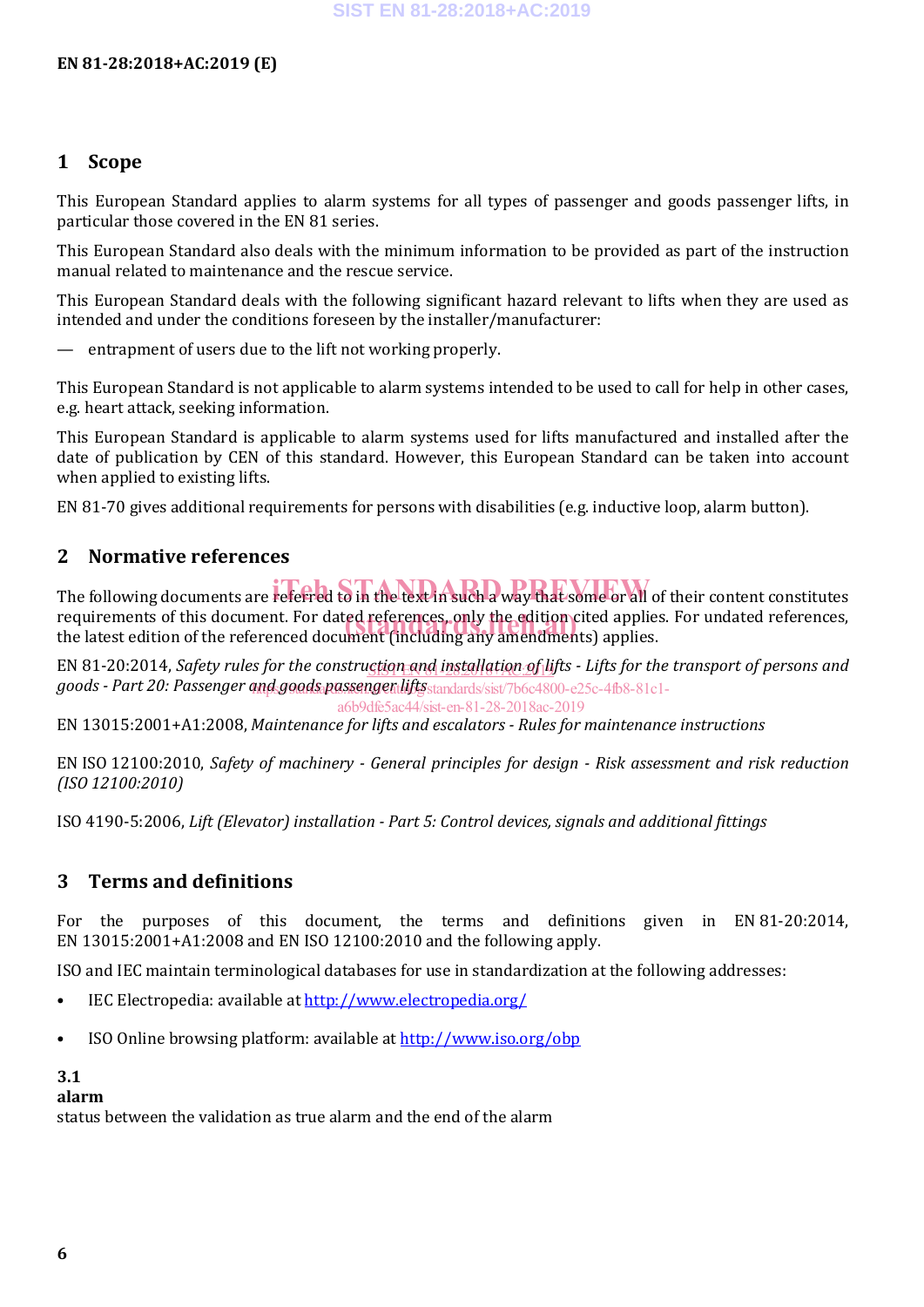#### **3.2**

#### **acknowledgement**

information issued by the rescue service destined for the alarm equipment in order to inform it that the alarm has been taken into account

#### **3.3**

#### **alarm equipment**

part of the alarm system able to detect, identify, validate as true alarm and initiate 2-way communication

Note 1 to entry: The alarm equipment is part of the lift.

#### **3.4**

#### **end of alarm**

information issued by the alarm system and destined for the rescue service in order to inform it that the entrapment situation is ended

#### **3.5**

#### **alarm initiation device**

device intended for users trapped in the lift installation in order to call for external assistance, exemplified in Annex A

#### **3.6**

#### **alarm system**

alarm system<br>combination of alarm initiation device(s) and alarm equipment exemplified in Annex A

#### **3.7**

**3.8**

## (standards.iteh.ai)

#### **human response**

response performed directly by a person of the rescue service via the alarm system

https://standards.iteh.ai/catalog/standards/sist/7b6c4800-e25c-4fb8-81c1-

a6b9dfe5ac44/sist-en-81-28-2018ac-2019

#### **reception equipment**

equipment outside of the lift (e.g. at the rescue service) capable of handling alarm information and 2-way communication exemplified in Annex A

#### **3.9**

#### **rescue service**

organization in charge of receiving alarm information and rescuing users trapped in the lift installation, exemplified in Annex A

Note 1 to entry: A rescue service can be part of the maintenance organization.

Note 2 to entry: See Annex B.

#### **3.10**

**transmitter**

part of a 2-way communication system which sends voice and data to the reception equipment exemplified in Annex A

### **3.11**

## **owner of the installation**

natural or legal person who has the power of disposal of the installation and takes the responsibility for its operation and use including rescuing from entrapment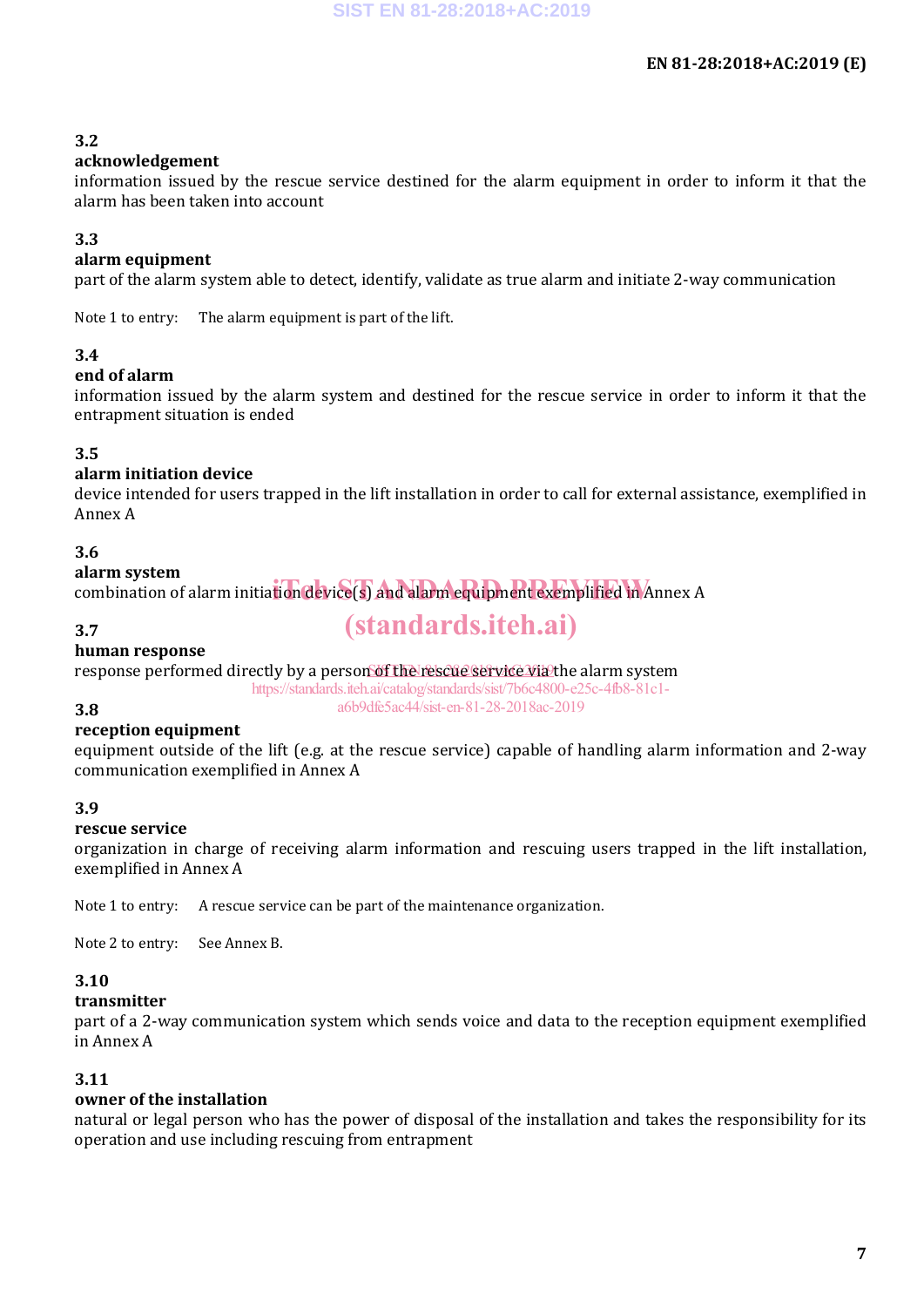#### **EN 81-28:2018+AC:2019 (E)**

#### **3.12**

#### **installer**

legal or natural person taking responsibility to erect and commission the lift at its final location in the building including the alarm system

#### **3.13**

#### **manufacturer of the alarm system**

natural or legal person who takes responsibility for the design and manufacture of the alarm system

#### **4 Safety requirements and/or protective measures**

#### **4.1 General**

#### **4.1.1 Introduction**

Alarm systems shall comply with the safety requirements and/or protective measures of Clause 4.

In addition, alarm systems shall be designed according to the principles of EN ISO 12100 for hazards relevant but not significant which are not dealt with by this document.

#### **4.1.2 Alarms**

The alarm equipment shall ensure that subject to 4.1.6 alarm filtering, the full alarm information (see 4.1.7)<br>will be emitted until acknowledgement, even during maintenance. will be emitted until acknowledgement, even during maintenance.

If an emission fails before acknowledgement, the delay between re-emission(s) shall be reduced to the minimum compatible with the communication network.

Where the characteristics of the communication network require (see EN 81-20:2014, 0.4.2 e)) and if the<br>experiments of the contractor of the communication retwork require (see EN 81-20:2014, 0.4.2 e)) and if the communication is interrupted any re-emission after acknowledgement shall not be impeded by the alarm equipment. The alarm system shall be able to accept communication from the rescue service until the end of the alarm has occurred. SIST EN 81-28:2018+AC:2019 https://standards.iteh.ai/catalog/standards/sist/7b6c4800-e25c-4fb8-81c1-

Emission of the alarm information to the transmitter shall not be delayed, except during alarm filtering.

Between the acknowledgement and the end of alarm, any alarm filtering shall be bypassed.

After acknowledgement, if the communication is interrupted, the alarm equipment shall stop automatic reemission.

#### **4.1.3 End of alarm**

Means shall be provided to enable indication, from the alarm system to the rescue service, that the alarm has been dealt with and no user is trapped in the lift.

The end of alarm shall be initiated from the lift installation to which the alarm belongs. The means to initiate the end of alarm shall be accessible only to competent persons.

Remote resetting of the alarm equipment shall be possible.

#### **4.1.4 Emergency electrical power supply**

Any alarm shall not be impeded or lost even in cases of electrical power supply switching or power supply failure.

Where an emergency electrical power supply is used, means shall be provided to automatically inform the rescue service and to indicate at the installation of the failure of the emergency electrical power supply. This is considered to occur whenever the emergency electrical power supply is incapable of holding sufficient capacity to provide one hour of function of the alarm system including 15 minutes voice communication.